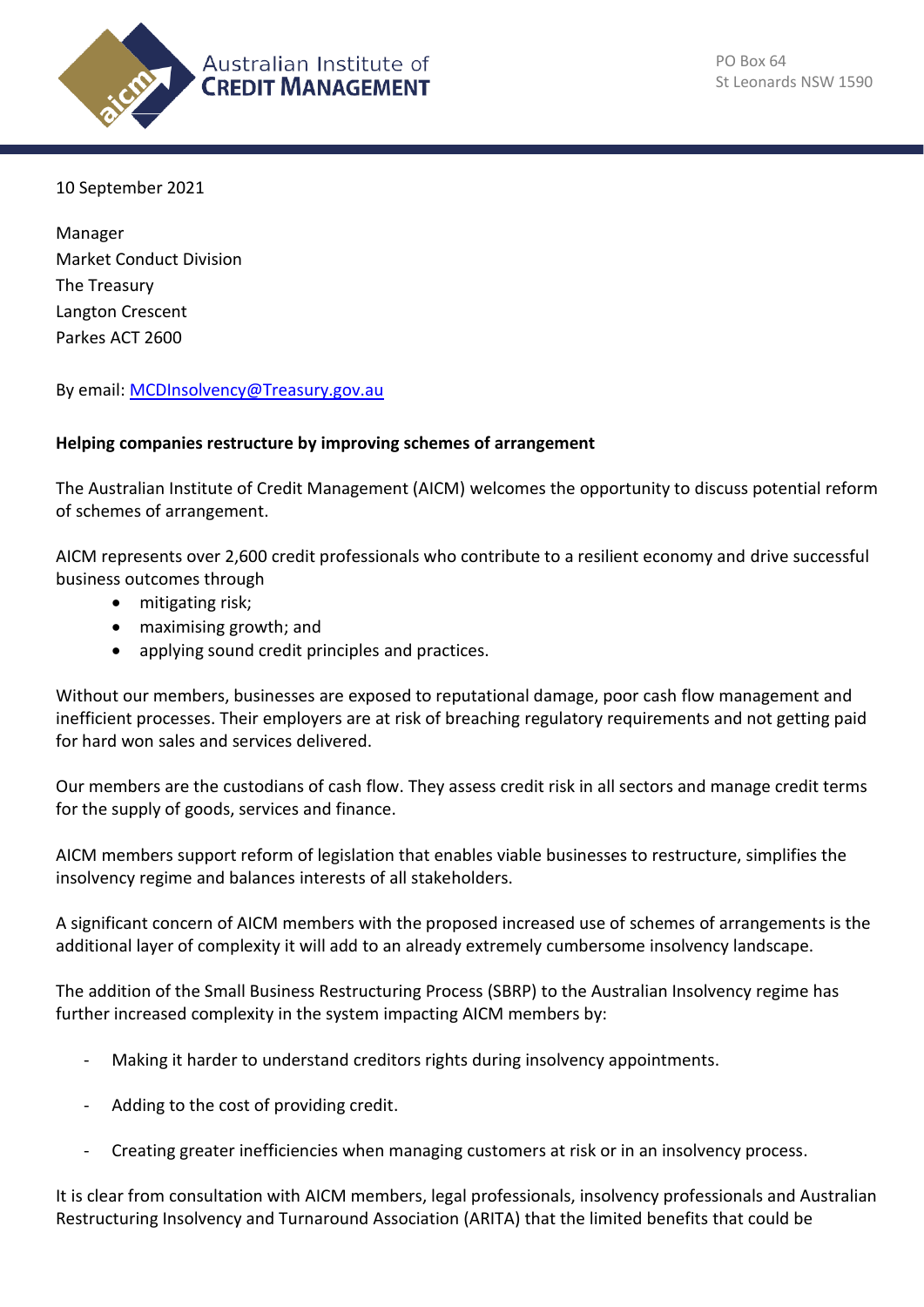

achieved by reform of schemes of arrangement don't outweigh the impact on credit providers and all stakeholders by adding a further layer of complication to the insolvency landscape.

AICM members are of the clear view that a fully overhauled insolvency regime would provide benefits that greatly outweigh the inputs of government and all stakeholders to achieve.

Whilst AICM members don't support reform of schemes of arrangement in the short term, the below responses are provided with the intention that this discussion is considered in reform of the entire insolvency framework.

# **Question1: Should an automatic moratorium apply from the time that a Company proposes a scheme of arrangement? Should the automatic moratorium apply to debt incurred by the Company in the automatic moratorium period?**

AICM members believe that directors should be sufficiently informed about the viability of the company to substantiate the ability to restructure without the need of a moratorium on enforcement of debts. The safe harbour mechanisms and the fact that most creditors will not initiate legal proceedings where a viable company is genuinely engaging with them further supports this view.

Therefore, AICM members do not support an automatic moratorium from the time a company proposes a scheme of arrangement without a court process or appropriately qualified insolvency professional (i.e. a registered liquidator) substantiating key eligibility factors such as:

- The likelihood of a scheme of arrangement will provide a better outcome to creditors than alternatives including other insolvency processes.
- The company is genuinely in distress.
- There are reasonable grounds to expect that a solvent entity will result from the restructuring.

The requirement to assess eligibility ensures the significant impacts of a moratorium on credit providers are justified and avoid abuse of the process.

AICM members believe there should be no moratorium for debts incurred during an automatic moratorium period.

Furthermore, it is the AICM's view that a sign that a business is viable is the ability to service debt incurred in the ordinary course of business. Therefore, a company unable to meet their obligations during a moratorium period is unlikely to result in a viable business emerging from a scheme of arrangement.

Providing certainty that payment will be made on debts incurred during a moratorium is important to ensure the business is viable and creditors have confidence to provide the support needed to continue operations and maintain value in the businesses.

**Question 2: Would the moratorium applied during voluntary administration be a suitable model on which to base an automatic moratorium applied during a scheme of arrangement? Are any adjustments to this regime required to account for the scheme context? Should the Court be granted the power to modify or vary the automatic stay?**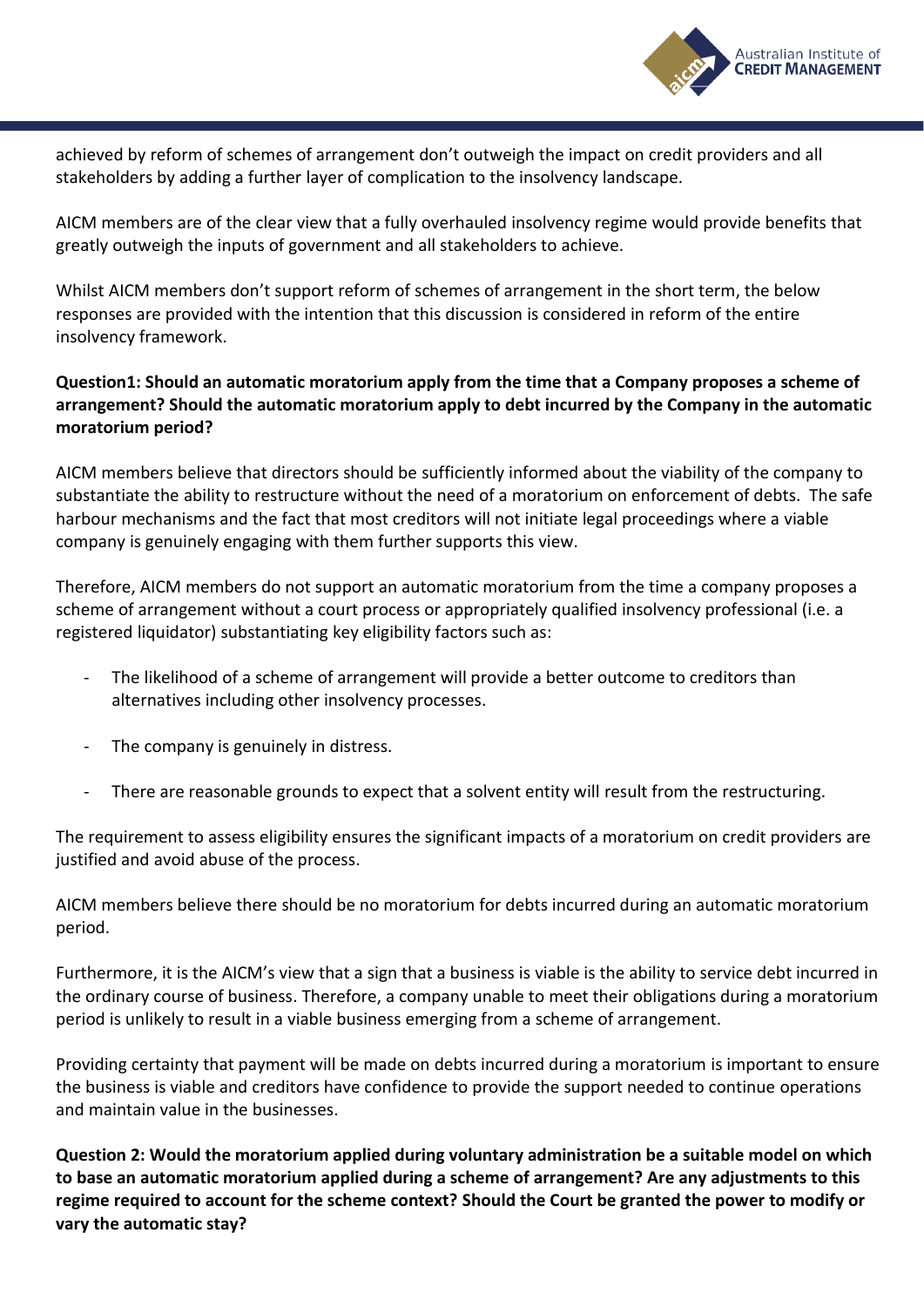

Basing the moratorium on voluntary administration is a suitable model to build on. As noted in response to Question 1, access to the moratorium should be subject to eligibility requirements. Additionally, aligning the process to voluntary administration will minimise the impacts of another insolvency process for credit professionals to interpret.

The liability of the administrator to debts incurred during a voluntary administration provides an effective method for ensuring the moratorium is not used to actively avoid creditors and assurance that the debt incurred during the period is paid.

AICM members support the ability of creditors to apply to the court to vary the stay but does not support the ability of the stay to be extended, as the costs of opposing a court action are prohibitive for many credit providers.

# **Question 3: When should the automatic moratorium commence and terminate? Are complementary measures (for example, further requirements to notify creditors) necessary to support its commencement?**

The moratorium should not commence until verification has been conducted to ensure the company is eligible to access the moratorium.

AICM members recommend this verification is conducted under a court process or at a minimum by a registered liquidator.

Notification to creditors is essential to allow them to actively manage their exposures, the moratorium should not commence until it is reasonable to expect that all creditors have been notified.

# **Question 4: How long should the automatic moratorium last? Should its continued application be reviewed by the Court at each hearing?**

A moratorium should last no longer than 30 days. Moratoriums significantly impact credit providers and therefore should be kept to the minimum viable period.

While AICM members generally oppose extensions, there are likely to be circumstances where an extension maybe in the creditor's best interests.

AICM members recommend that an extension should require approval by the majority of unrelated creditors (by dollar and number) before an application is made to the court. This process could be conducted efficiently using technology and provides efficiencies to the court reviewing the application and minimises costs for creditors wishing to object to the extension.

# **Question 5: Are additional protections against liability for insolvent trading required to support any automatic moratorium?**

Insolvent trading is a significant cost to credit providers and occurs in most insolvencies. Therefore directors should only be provided protection from insolvent trading if they have acted in a timely manner and once creditors are on notice.

**Question 6: What, if any, additional safeguards should be introduced to protect creditors who extend credit to the Company during the automatic moratorium period?**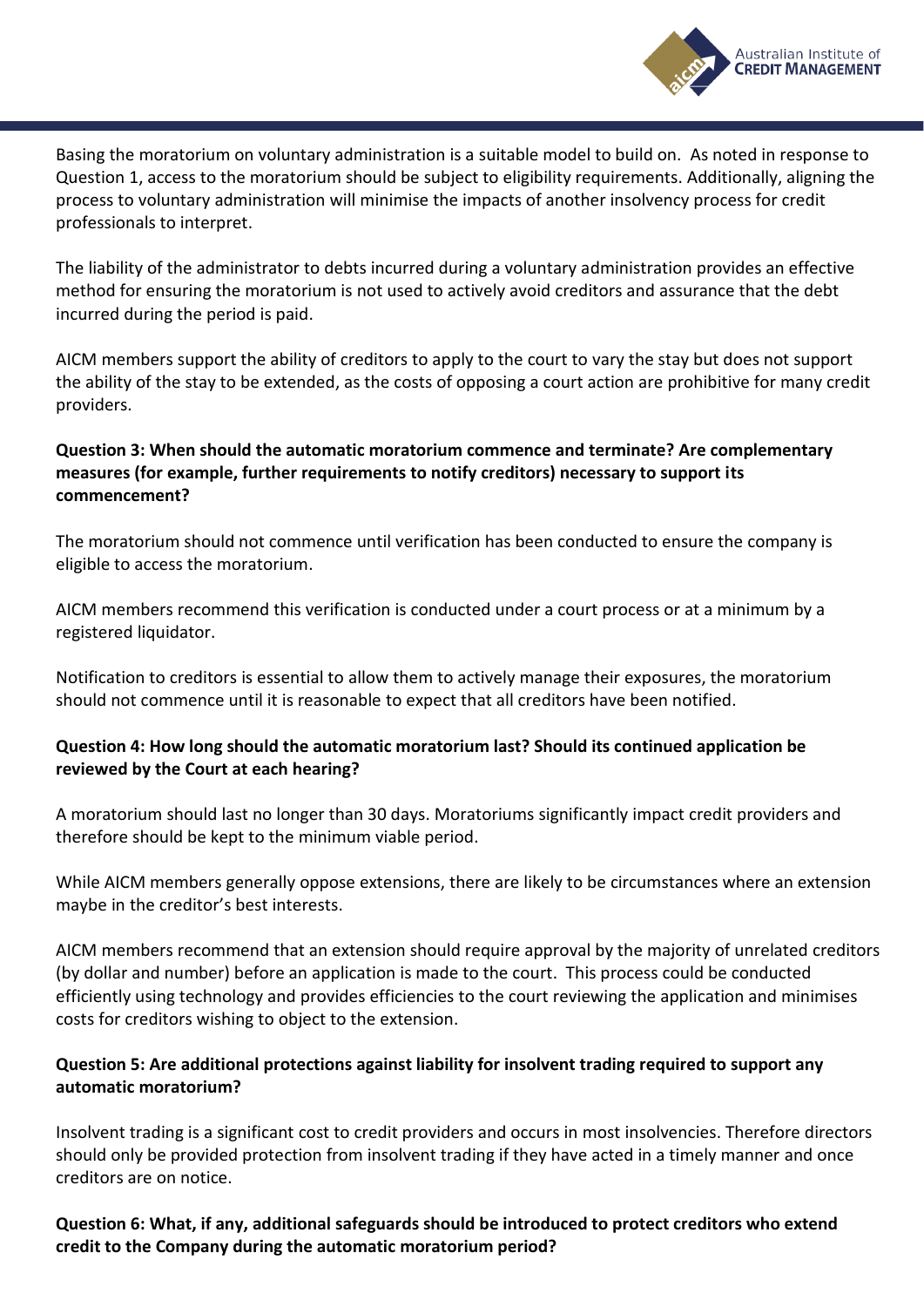

If a moratorium is provided without full disclosure, impacts on credit providers will include:

- Being unwittingly exposed to significant risks.
- Unable to make informed decisions.
- Inefficiencies such as undertaking recovery action when a moratorium is in place.

Creditors and other stakeholders should be informed of the moratorium by requiring disclosures as soon as it commences, in the same way as in Voluntary Administration and other processes.

ASIC company searches should reflect the moratorium in a similar way that Voluntary Administrations and other processes are reflected. This ensures creditors are able to search the register and the information flows through the relevant credit bureaus that provide alerts and monitoring services (used daily by credit professionals). This is the most efficient way to ensure credit providers are on notice and can make fully informed decisions.

### **Question 7: Should the insolvency practitioners assisting the Company with the scheme of arrangement be permitted to act as the Voluntary Administrators of the Company on scheme failure?**

AICM members favour the administrator and/or liquidator being independent of the insolvency professional assisting a company with the scheme of arrangement to ensure there is review of the advice and conduct during this period.

This would provide greater creditor confidence that the schemes are only used by a genuinely distressed company and not used to defeat unrelated creditors.

### **Question 8: Is the current threshold for creditor approval of a scheme appropriate? If not, what would be an appropriate threshold?**

AICM members support the threshold of 75% of creditors by number and value. Lower thresholds are likely to be detrimental to genuine creditors and enable manipulation by a minority.

AICM members don't support cross-class cram down generally but acknowledge it may be beneficial to creditors in select circumstances. If cross-class cram downs are to apply, it should only be possible with court approval and with adequate opportunity for creditors to oppose.

### **Question 9: Should rescue, or 'debtor-in-possession', finance be considered in the Australian creditors' scheme context?**

AICM members do not support rescue financing without strong controls to minimise the impact on ordinary creditors returns in a subsequent liquidation.

Such controls could include rescue financiers only obtaining a return if it can be substantiated that the financing resulted in a better outcome for other creditors, or it would have if not for an unforeseeable factor.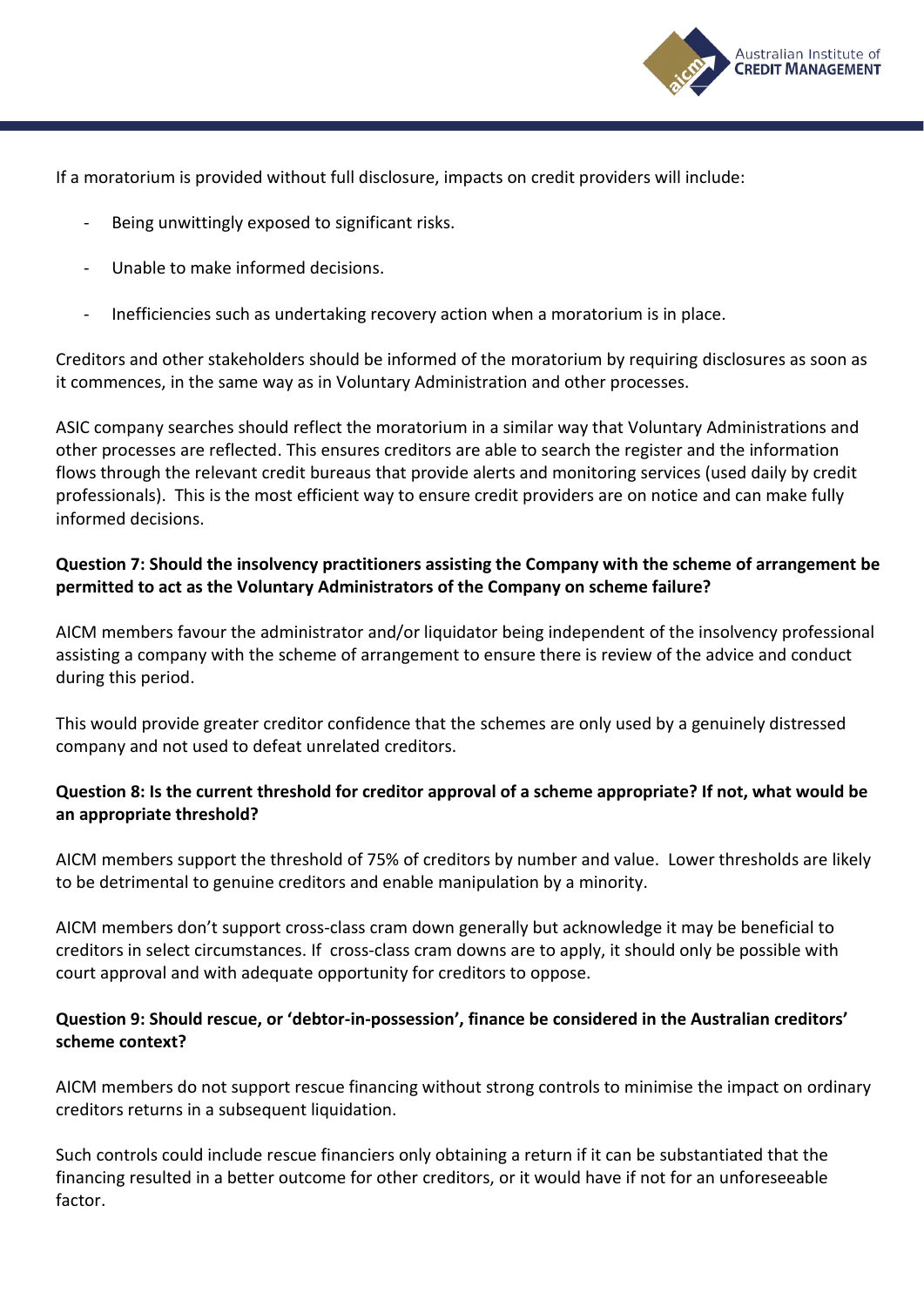

Without controls on rescue financing, creditors could face further eroded returns from insolvency, further disincentivising support of businesses displaying signs of insolvency.

### **Question 10: What other issues should be considered to improve creditors' schemes?**

Due to the very limited use of schemes of arrangements, AICM members do not have specific issues to be addressed.

# **Question 11: Are there any other potential impacts that should be considered, for example on particular parties or programs? If so, are additional safeguards required in response to those impacts?**

Whilst ARITA represent insolvency professionals, the proposed structure included in their submission again shows their recommendations on insolvency reform balance and the interests of all stakeholders including credit providers.

The ARITIA proposal has received a limited review by AICM members and is broadly supported for further consideration. The key features of this proposal ensures a viable business to restructure effectively whilst balancing interests of creditors, other stakeholders (including government) and includes controls to prevent abuse.

AICM members feedback has shown that the following elements are key to enabling financially distressed business to restructure and a viable entity to emerge:

### - **Risk of payments being deemed voidable preferential payments**

Treatment of payments made to creditors immediately prior and/or during a scheme of arrangement is critical to ensure credit providers continue to support businesses displaying signs of insolvency.

AICM members professional obligation to mitigate risk of preference payments is a key factor limiting their ability to provide continued credit and payment arrangements to businesses displaying signs of insolvency. By removing this risk more businesses will be provided the space to restructure without the need for a formal process.

The current preference claim regime is a disincentive for creditors to support viable business displaying signs of insolvency. It imposes losses, costs and inefficiencies on creditors who provide support in addition to the loss exposure at the point an insolvency process commences.

The evidence for the benefits of limiting the recovery of preference claims is seen through the implementation of limitations in the new simplified liquidations process. AICM members have reported these limitations are a significant step forward that should be built on to cover all insolvencies.

In addition to calling for general reform of preference claims, AICM members recommend the reform of scheme of arrangements ensure payments received before and during a moratorium are protected from preference payment claims in a subsequent liquidation.

#### - **Clarity on fundamentals for creditors**

Creditor support for restructuring and long-term prosperity of a company will be best achieved when there is clarity as to: